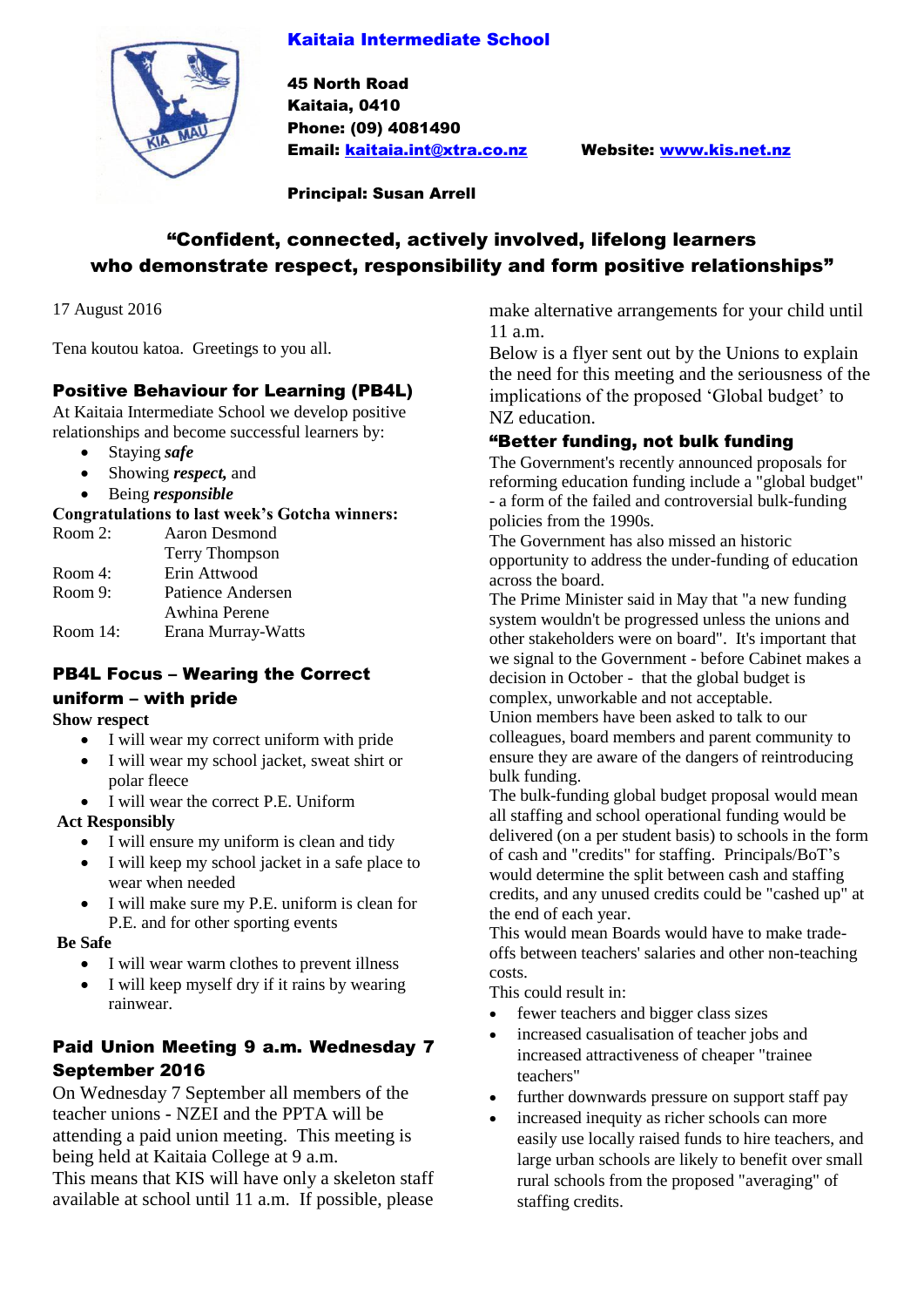There is also a proposal for "additional funding" to replace decile funding with intensified targeting of children meeting four "risk" criteria. This targeting would result in funding moving from low decile to mid decile schools, and means many children who do not succeed at school could miss out on funding."

# National Monitoring Study of Student Achievement (NMSSA)

Next week a teacher from NMSSA will be visiting our school to work with a small group of children. There will be a meeting for interested

parents/whanau/caregivers and school staff at 3 p.m. on Wednesday. This is an opportunity to meet the NMSSA teacher and to learn about the programme the students will be been involved in.

If your child is involved, you should already have received a letter.

#### AIMS Netball Team Presentation



At our Assembly on Monday morning the AIMs netball team made a presentation to Whaea Vicki (coach) and Ms Quinn (manager) in acknowledgement of the time and effort they have put into the team this season. A presentation was also made to Anahera Ginty-Naera as she is accompanying the AIMs teams to Tauranga where she will umpire on behalf of the KIS netball team.

### Room 8 Food Fair – this Friday 19 August 2016

On the menu is sushi, bacon and egg pie, spiders, macaroni cheese, toffee apples, butter chicken, deepfried mars bars, waffles, curried sausages, mussel chowder, cakes and slices. The average price for mains is \$3.

#### Mufti Day – Mexican Fiesta 31 August

The councillors are holding a mufti day on Wednesday 31 August. The cost to wear mufti is \$2.00. There is no charge if a student chooses to wear school uniform as

usual. The money raised will go to the Hearing Impaired – Loud Shirt day.

### Y8 Special Assembly – 31 August

On Wednesday 31 August students from Kaitaia College are coming to speak to the Y8 students who will be moving on to college next year. This is an ideal opportunity for the students to hear first-hand about what to expect when they attend Kaitaia College next year.

#### Reminder - AIMS Disco – Tuesday 23rd August 5.30 p.m. to 8.30 p.m.

The AIMS team are holding a disco on Tuesday 23 August. The cost is \$5.00. There will be food and drink available to purchase.

An adult must come into the hall to pick up their children. Please pick them up no later than 8.30 p.m.

#### Reminder - School Lunch Orders

School lunches will be available for purchase on **Thursday** this week.

Hot chips and hotdogs (on a stick) for \$3 each can be pre-ordered in class throughout the week with payment made to Whaea Tui in the office.

Orders close Thursday at morning tea.

### InZone seeks motivated Maori and Pasifika students

Is your child in Year 8 this year? Are they motivated to succeed? Would they value the opportunity to attend either Auckland Grammar School or Epsom Girls Grammar School in Auckland (two of New Zealand's top state schools) for Years 9-13?

The InZone Education Foundation is a New Zealand registered charitable trust that runs hostels within the zones of these schools.

The hostels are run as a home away from home and extensive wrap around support is provided including an academic tutoring programme.

Applications are now open for 2017. They are seeking Maori and Pasifika boys and girls who;

- $\triangleright$  Are in Year 9 at school next year
- $\triangleright$  Are motivated to achieve to their full potential and would value the opportunity to attend a school with strong traditions and high academic standards
- $\triangleright$  Are resilient and confident enough to move away from home
- $\triangleright$  Are willing to embrace all aspects of life at the Kainga including the Christian values.

To learn more visit their website at [www.inzoneeducation.org.nz](http://www.inzoneeducation.org.nz/)